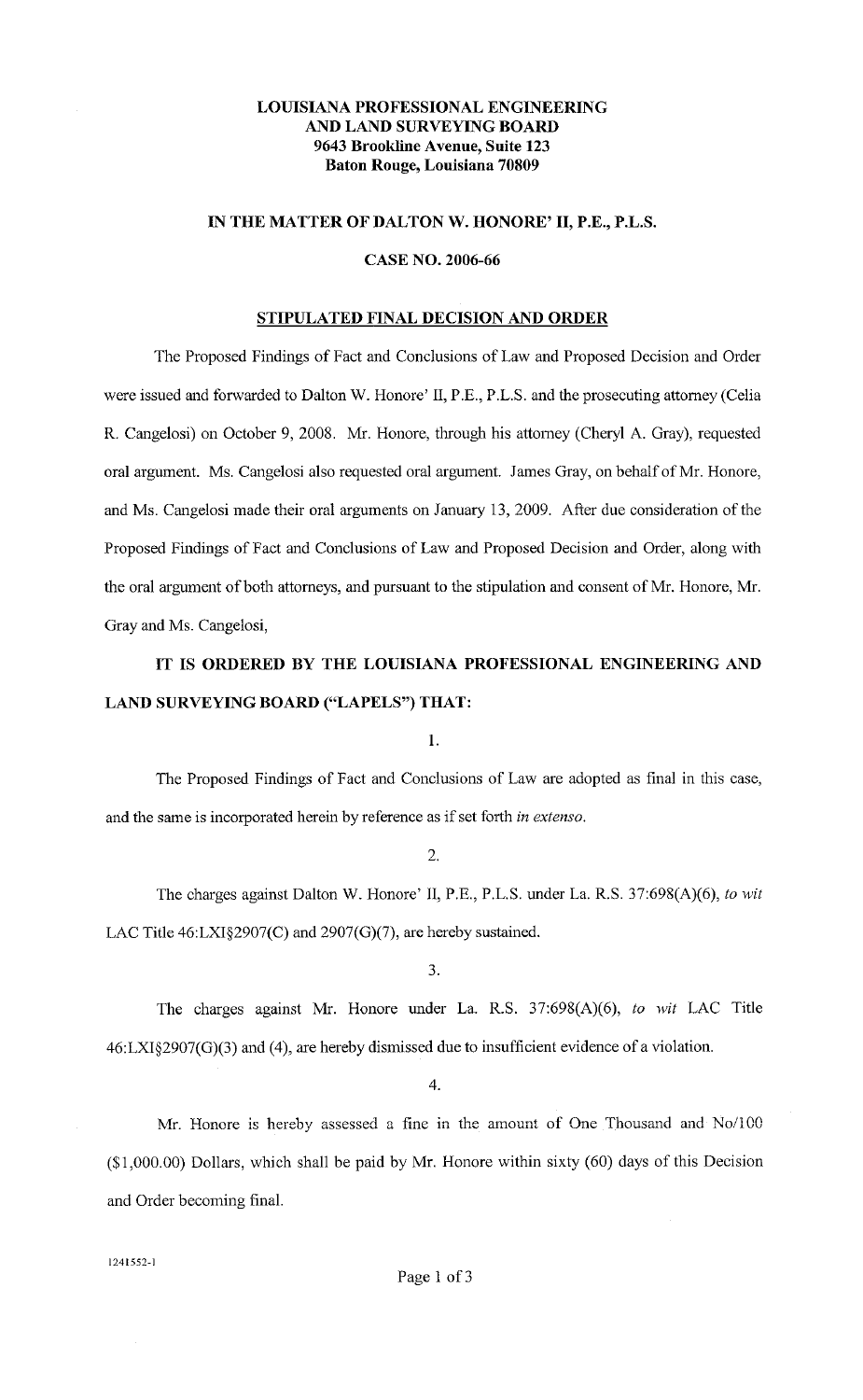5.

Mr. Honore is also hereby assessed the actual costs incurred by LAPELS in connection with this case through the hearing in the amount of Five Thousand Seventy-Six and 34/100 (\$5,076.34) Dollars, which shall be paid by Mr. Honore within sixty (60) days of this Decision and Order becoming final.

6.

Mr. Honore shall successfully complete and submit to LAPELS its online Louisiana Laws and Rules Examination with a score of ninety-five (95%) percent or higher within sixty (60) days of this Decision and Order becoming final.

7.

Mr. Honore shall successfully complete and submit to LAPELS its online Louisiana Professionalism and Ethics Examination with a score of ninety-five (95%) percent or higher within sixty (60) days of this Decision and Order becoming final.

8.

Mr. Honore shall successfully complete and submit to LAPELS its online Louisiana Minimum Standards Examination with a score of ninety (90%) percent or higher within sixty (60) days of this Decision and Order becoming final.

9.

Mr. Honore shall, within ninety (90) days of this Decision and Order becoming final, have a licensed Louisiana professional land surveyor correct the above described minimum standards violations on the ground and on a corrected survey plat, record the corrected survey plat in the St. Helena Parish public records, provide the corrected survey plat to his client, and provide satisfactory evidence of the accomplishment of these requirements to LAPELS.

10.

In the event that Mr. Honore fails to comply with any part of this Decision and Order, his professional land surveyor license, number PLS-4891, will be automatically revoked; and

11.

A summary of this case shall be published in the official journal of LAPELS, and reported to the National Council of Examiners for Engineering and Surveying (NCEES), identifying Mr. Honore by name.

**1241552-l**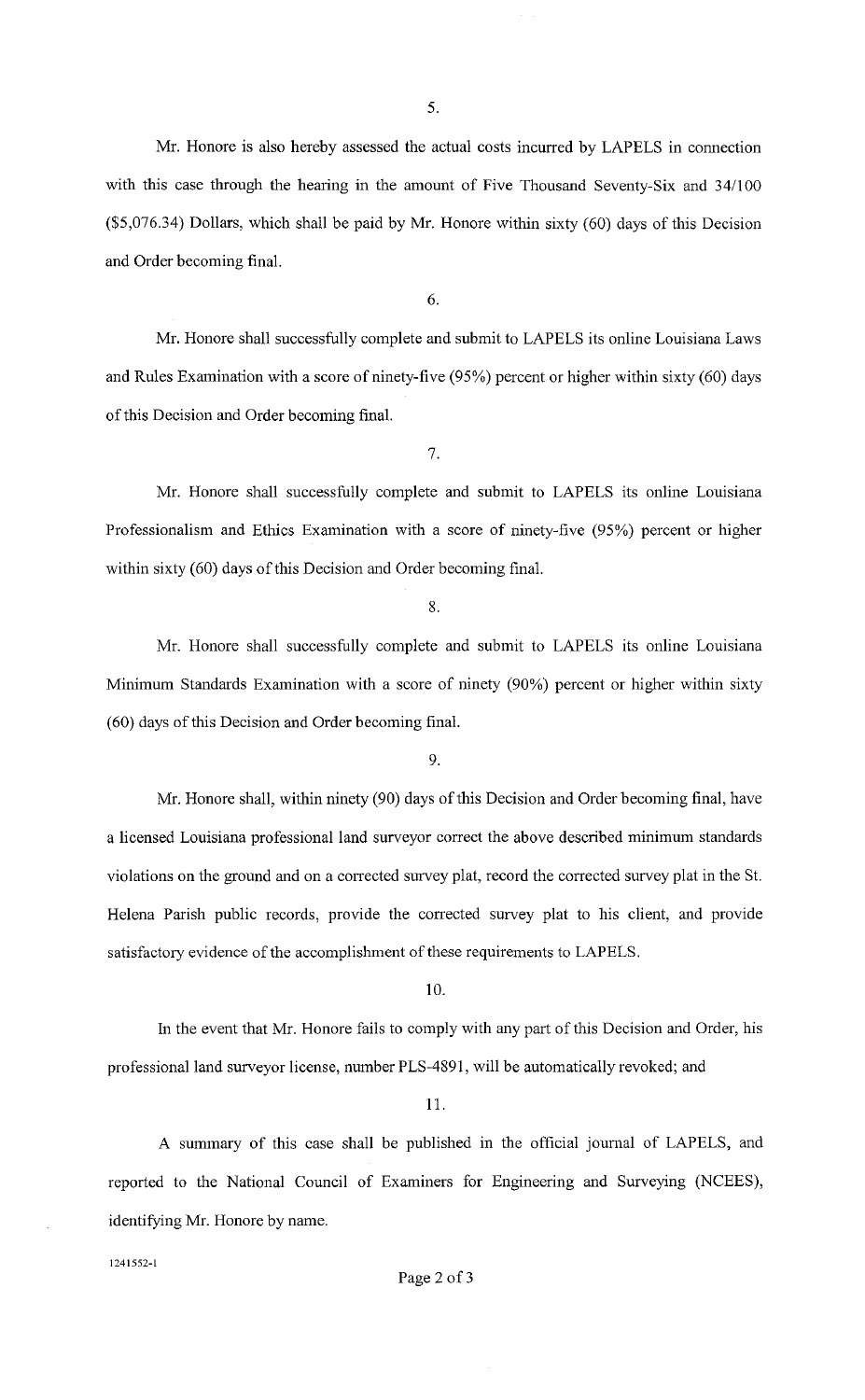12.

This vote of LAPELS was unanimous, with board members Timothy J. Allen, P.L.S. and Rhaoul A. Guillaume, P.E. recused.

13.

Mr. Honore stipulates and consents to the Final Findings of Fact and Conclusions of Law and to this Final Decision and Order, and he understands and agrees that (a) this is a final and nonappealable decision and order and (b) he is waiving his right to appeal or seek judicial review of this decision and order.

**THUS DONE** at Baton Rouge, Louisiana, this 13th day of January, 2009.

**LOUISIANA PROFESSIONAL ENGINEERING AND LAND SURVEYING BOARD**   $_{\text{By:}}$  Marlig from  $\chi$ . MARK A. IHS P.E., Secretary

Celia R. Cangelosi  $(\#12140)$ 918 Government Street, Suite 101

Baton Rouge, LA 70821 Telephone: (225) 387-0511

**STIPULATED AND AGREED TO AND APPROVED BY:** 

**KE' II, P.E., P.L.S.** 

# **GRAY AND GRAY**

 $\frac{C$ heryl A. Gray (#22786) James<sup>Qray</sup> World Trade Center, Suite 2707 Board Prosecuting Attorney

2 Canal Street New Orleans, LA 70130 Telephone: (504) 522-0838

Attorney for Dalton W. Honore' II, P.E., P.L.S.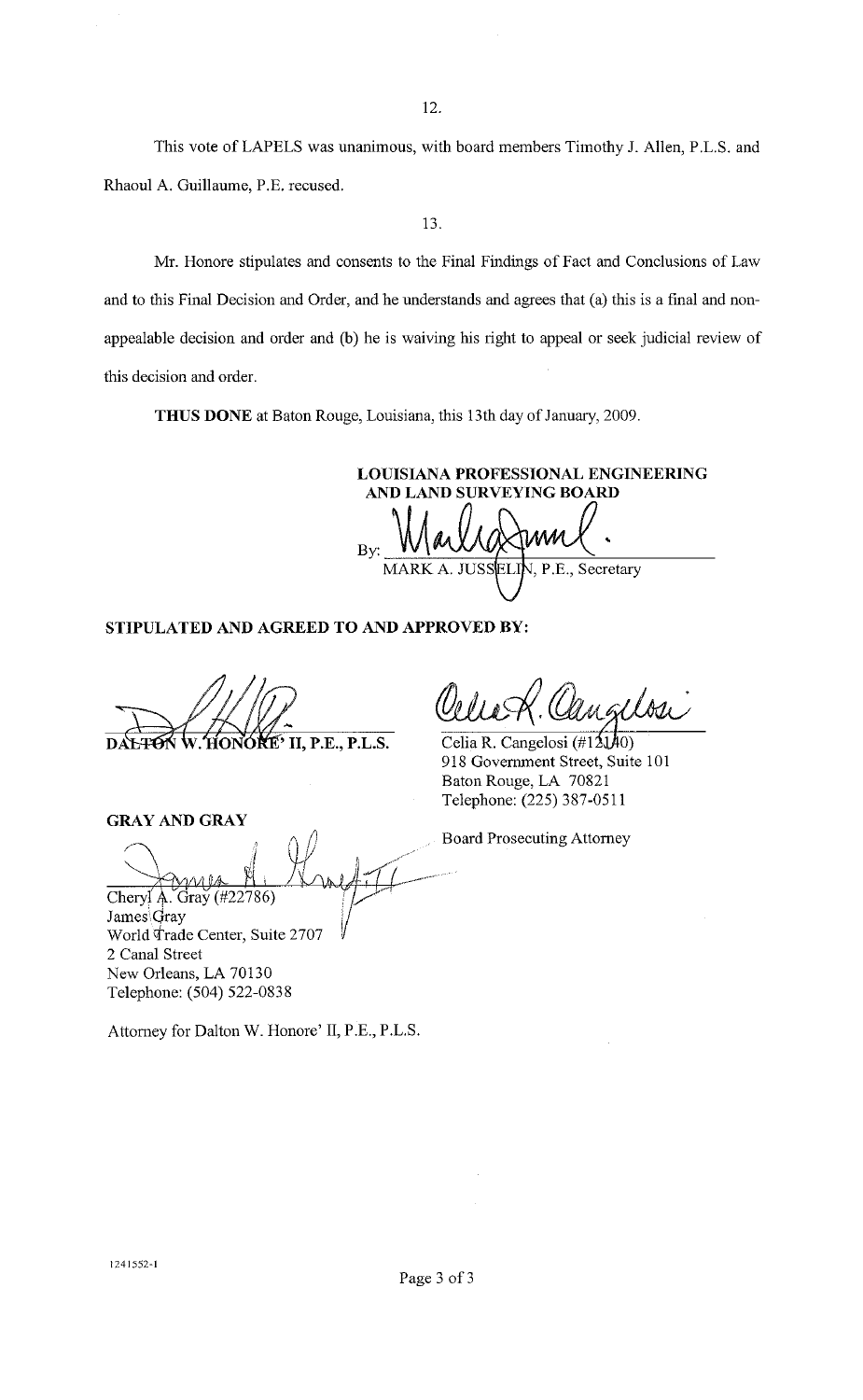# **LOUISIANA PROFESSIONAL ENGINEERING AND LAND SURVEYING BOARD 9643 Brookline Avenue, Suite 123 Baton Rouge, Louisiana 70809**

## **IN THE MATTER OF DALTON W. HONORE' II, P.E., P.L.S.**

## **CASE NO. 2006-66**

## **PRESENT AT THE HEARING:**

## **Board Members:**

C.L. Jack Stelly, P.L.S., Chairman Timothy J. Allen, P.L.S. (recused) James D. Garber, PhD., P.E. Mark A. Jusselin, P.E. James E. Bowie, Jr., PhD., P.E. Roger D. Danzy, P.E. Rhaoul A. Guillaume, P.E. (recused) Norma Jean Mattei, PhD., P.E. Ali M. Mustapha, P.E. Richard L. Savoie, P.E. Miles B. Williams, P.E.

## **Also Present:**

Donna D. Sentell, Executive Secretary Robert E. Eddleman, Deputy Executive Secretary/Director of Enforcement Justin G. Owens, Board Investigator D. Scott Landry, Board Counsel Celia R. Cangelosi, Prosecuting Attorney

## **STIPULATED FINAL FINDINGS OF FACT AND CONCLUSIONS OF LAW**

These matters came on for hearing jointly in Baton Rouge, Louisiana on July 21, 2008 at 10:06 a.m. No one appeared at the hearing on behalf of Dalton W. Honore' II, P.E., P.L.S., and the hearing proceeded as authorized by La. R.S. 37:698(G). After hearing the arguments of counsel and upon due consideration of the testimony and other evidence presented, the Louisiana Professional Engineering and Land Surveying Board ("LAPELS") makes the following Final Findings of Fact and Conclusions of Law.

## **FINAL FINDINGS OF FACT**

1.

Dalton W. Honore' II, P.E., P.L.S. is licensed with LAPELS as a professional engineer,

number PE-27077, and as a professional land surveyor, number PLS-4891. **1241552-1** 

Page 1 of 6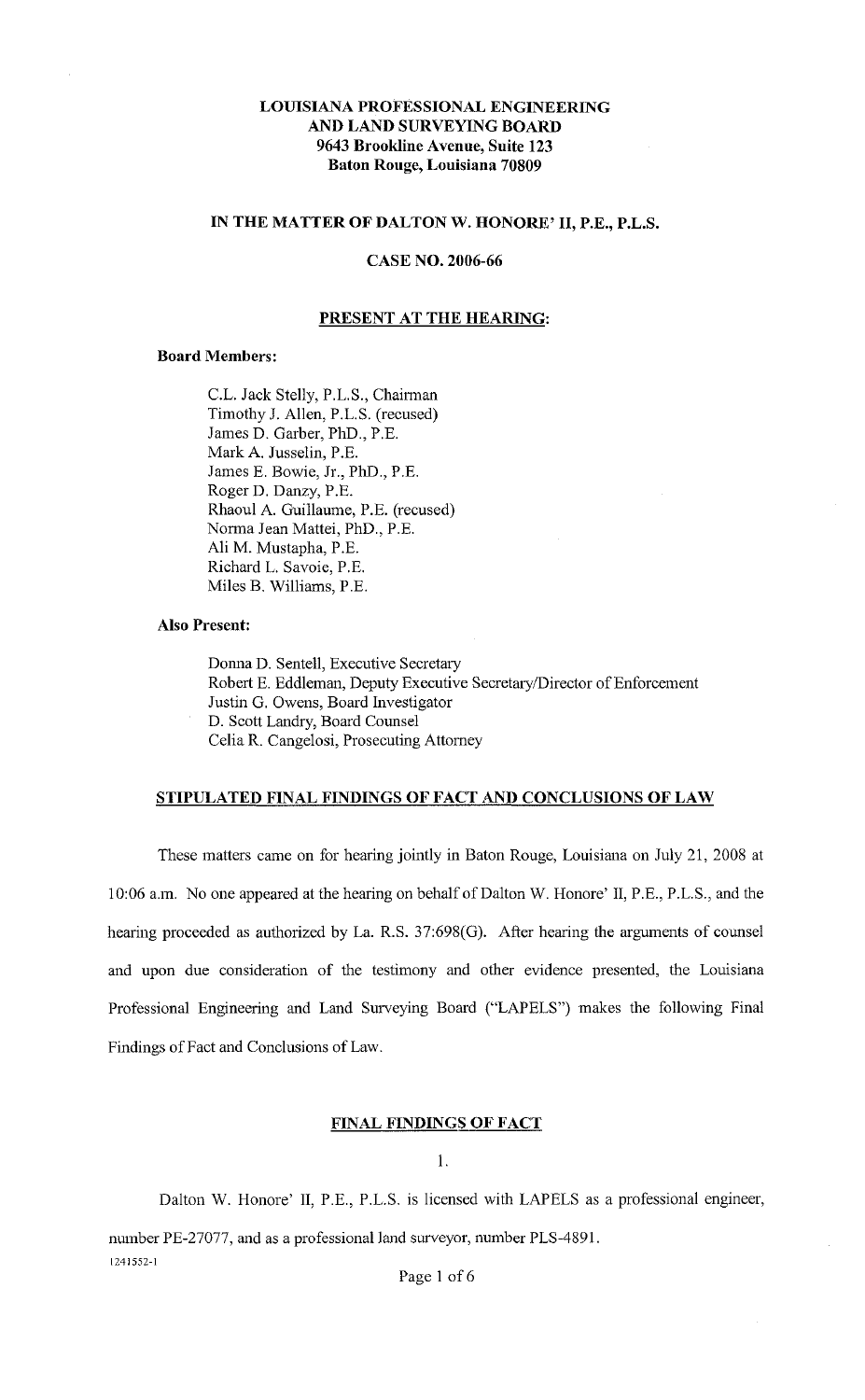Mr. Honore's professional engineer and professional land surveyor licenses have been in a expired status since April **1,** 2008.

3.

In 2004, Mr. Honore prepared, sealed and issued a survey plat titled "Resubdivision of Gospel Temple Church of God in Christ, Inc. & Part of Hessie Donald Tract into Tract GT-1, Tract GT-W & Tract GT-3" located in St. Helena Parish, Louisiana (the "Survey Plat"), which was recorded in St. Helena Parish on November 19, 2004 as Plat A, Page 311. See LAPELS' Exhibits 2A, 2B and 2C.

4.

The Survey Plat did not contain sufficient basis of bearings information. Specifically, the Survey Plat did not indicate what basis of bearings was being used.

5.

Additionally, the Survey Plat did not indicate all corner monuments. Specifically, there were six (6) property corners on the Survey Plat which did not contain a notation that a monument had been set.

6.

In October, 2006, LAPELS received information and documents which alleged that the Survey Plat failed to meet LAPELS' minimum standards for property boundary surveys and was not sealed, signed or dated by Mr. Honore.

7.

On February 9, 2007, LAPELS staff sent a letter to Mr. Honore advising him that it appeared the Survey Plat (a) failed to meet LAPELS' minimum standards for property boundary surveys because it did not contain sufficient basis of bearings information and did not indicate all corner monuments and (b) was not properly sealed, signed or dated. The letter stated that the problems could be resolved if, within thirty (30) days of receipt, Mr. Honore would correct the Survey Plat to remedy the minimum standards violations and provide a copy of the corrected Survey Plat to LAPELS, his client and the clerk of court for recordation. Mr. Honore subsequently requested and was granted an extension until May 31, 2007 to comply with these requests; however he thereafter failed to comply or respond. See LAPELS' Exhibit 3.

**124 I 552-1**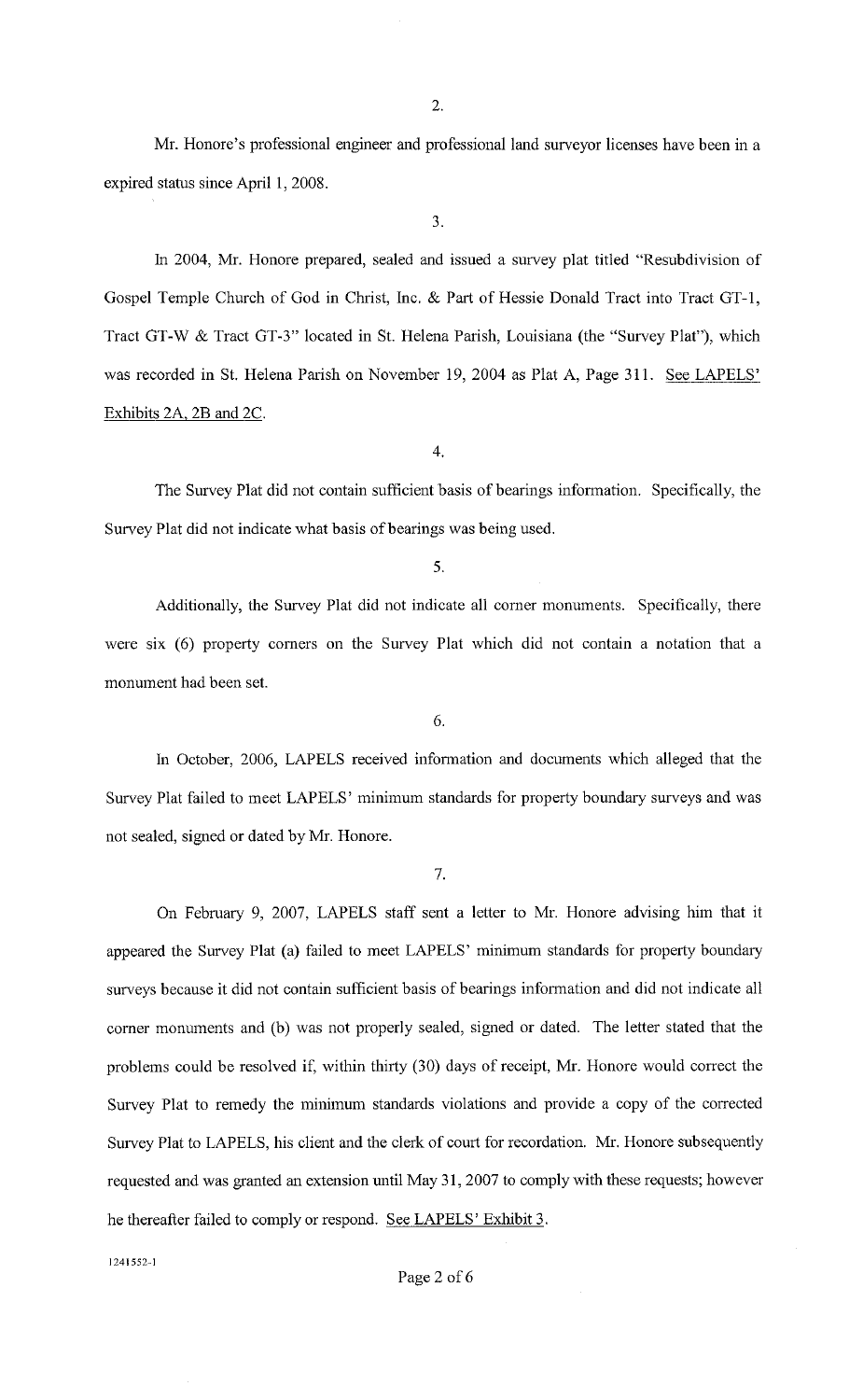On July 25, 2007, LAPELS staff sent another letter to Mr. Honore by certified mail (return receipt requested) advising him that he had not complied with February 9, 2007 letter. Mr. Honore was advised that he had fifteen (15) days from July 25, 2007 in which to comply with the earlier letter. LAPELS received a confirmation from the post office that the letter was received at Mr. Honore's address on July 27, 2007; however he again failed to comply or respond. See LAPELS' Exhibit 4.

#### 9.

LAPELS thereafter directed that a letter be sent to Mr. Honore advising him that LAPELS was considering preferring charges against it involving a possible violation of La. R.S. 37:698(A)(6), *to wit* LAC Title 46:LXI§2907(C) and 2907(0)(3), (4) and (7), relative to failing to meet LAPELS' minimum standards for property boundary surveys. LAPELS also directed that its staff attempt to resolve this matter infonnally, if at all possible. On February 11, 2008, LAPELS staff sent the letter by certified mail (return receipt requested) and regular mail as directed, along with a proposed Consent Order. The letter also advised Mr. Honore of his right to request an informal conference. The letter and proposed Consent Order were also hand delivered to Mr. Honore on February 11, 2008, at which time he stated that he would correct the Survey Plat. However, he thereafter failed to correct the Survey Plat or otherwise respond. See LAPELS' Exhibit 5.

#### 10.

On May 19, 2008, by a unanimous vote LAPELS preferred charges against Mr. Honore, involving an alleged violation of La. R.S. 37:698(A)(6), *to wit* LAC Title 46:LX1§2907(C) and  $2907(G)(3)$ , (4) and (7) (which impose LAPELS' minimum standards for property boundary surveys). LAPELS also directed that a hearing be set to consider the charges against Mr. Honore on July 21,2008 at 10:00 a.m. at the LAPELS office. A copy of the Notice of Charges and Hearing was sent to Mr. Honore by certified mail (return receipt requested) on June 5, 2008 and was also hand delivered to Mr. Honore. See LAPELS' Exhibit 6.

**1241552-1**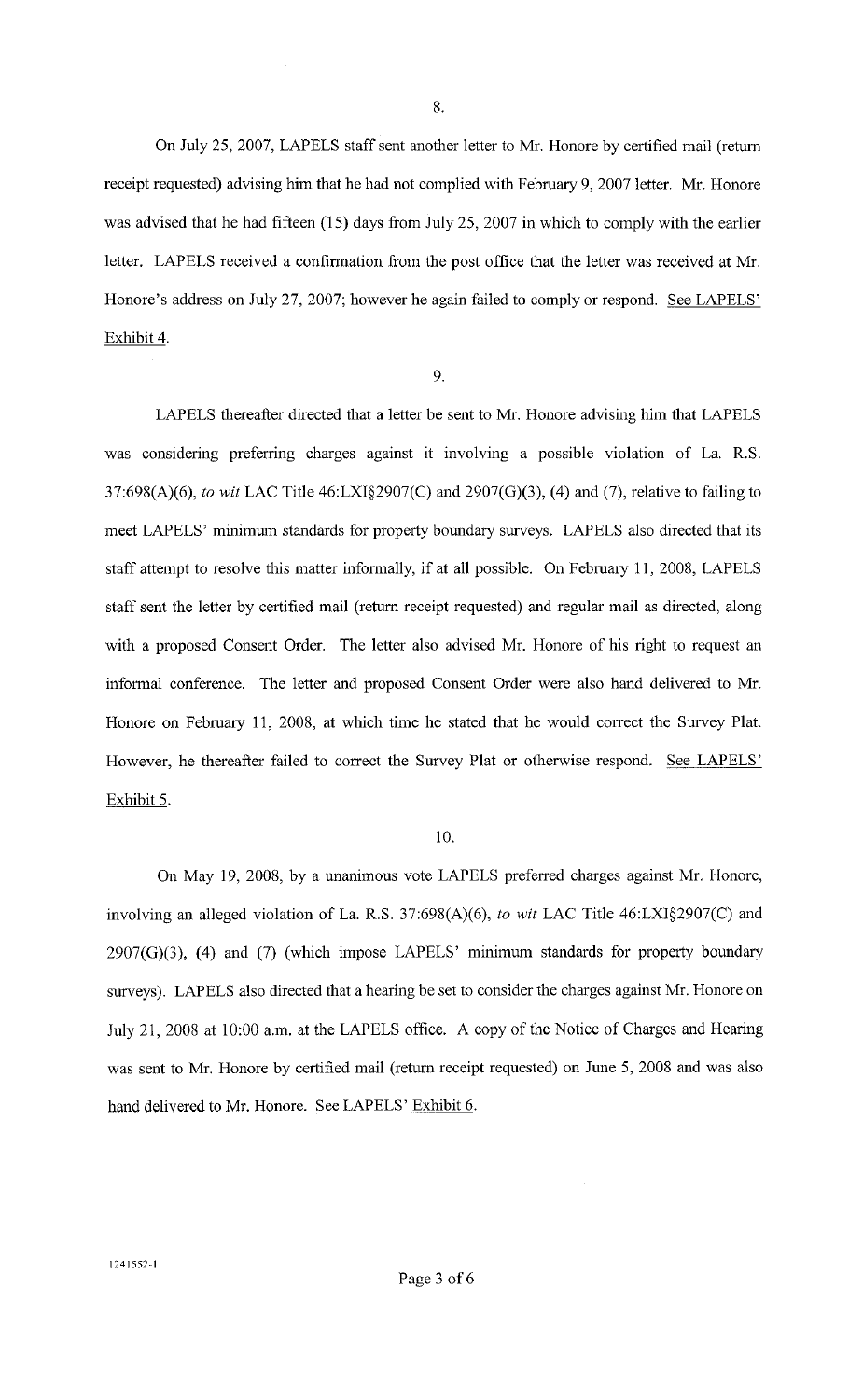## **FINAL CONCLUSIONS OF LAW**

1.

LAPELS has jurisdiction over this matter because Mr. Honore is licensed by LAPELS as a

professional engineer and professional land surveyor and he prepared, sealed and issued the Survey

Plat for property located in Louisiana.

2.

La. R.S. 37:698 has at all relevant times provided, in pertinent part, as follows:

**§698. Disciplinary proceedings against licensees and certificate holders; procedure** 

A. The board shall have the power to take disciplinary action against any licensee or certificate holder found by the board to be guilty of any of the following acts or offenses:

(6) Violation of any provision of this Chapter or any rules or regulations adopted and promulgated by the board.

 $\mathbf{r}^{\text{max}}$ 

3.

 $\mathbf{1}$   $\mathbf{1}$   $\mathbf{1}$ 

LAC Title 46:LXI§2907(C) has at all relevant times provided, in pertinent part, as follows:

## **§2907. Property Boundary Survey**

C. Product. A property boundary survey will result in the establishment of monumented comers; point of curvature and tangency; and reference points (see Subsection E, "Monuments"). In event that no plat of survey is required, the professional land surveyor must maintain adequate records to substantiate his professional opinion in reestablishing boundary lines and comers on a survey. If requested by the client, a boundary survey may also include the following:

 $\mathbf{1}$   $\mathbf{1}$   $\mathbf{1}$ 

1. a sealed, signed and dated metes and bounds written description depicting the surveyed boundary (see Subsection H, "Descriptions");

2. a certified map or plat depicting the survey as made on the ground; and

3. a sealed, signed and dated written report of the surveyor's findings and determinations.

 $\mathbf{L}^{\prime}$  ,  $\mathbf{L}^{\prime}$  ,  $\mathbf{L}^{\prime}$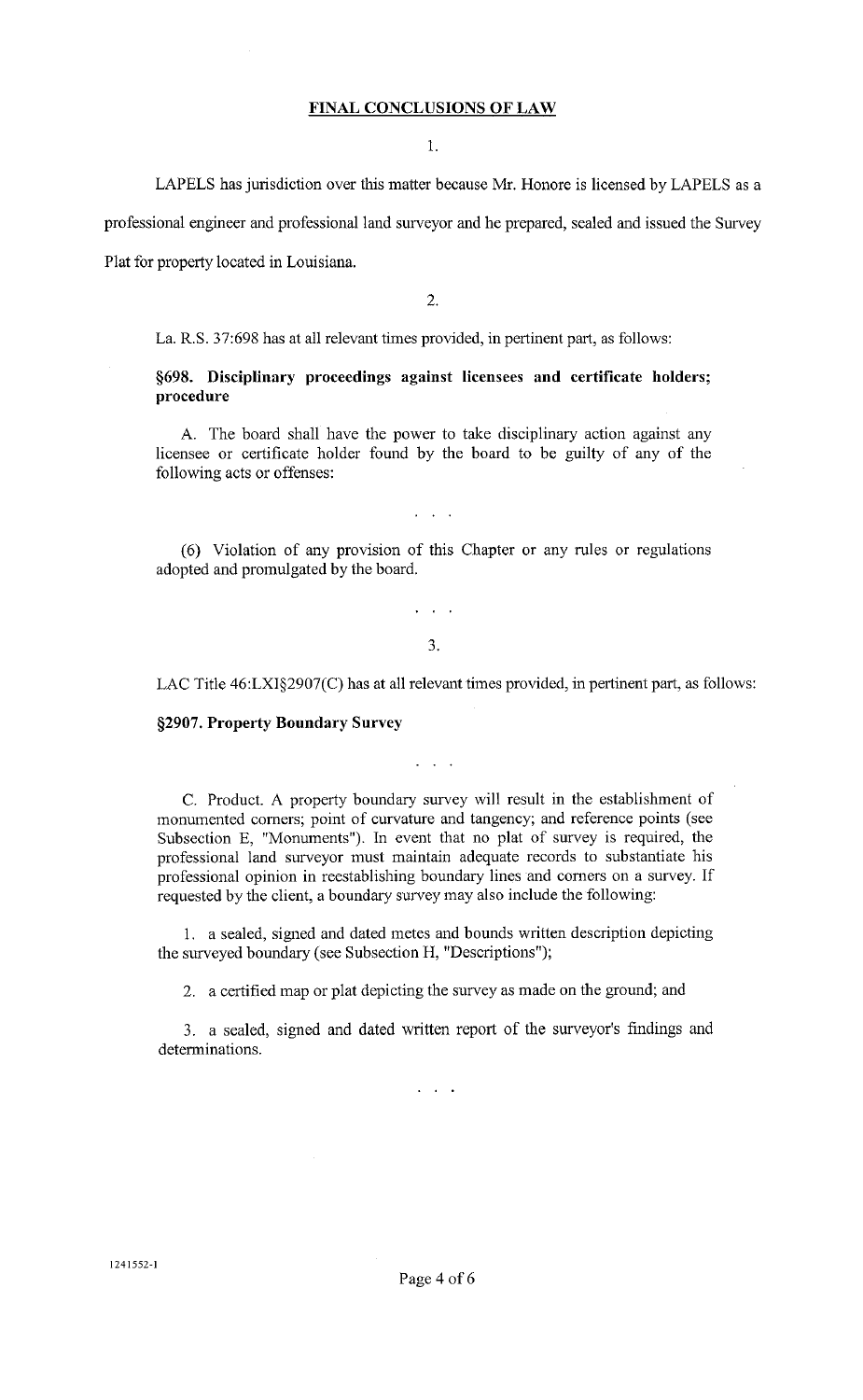LAC Title  $46: LX1§2907(G)(3)$ , (4) and (7) have at all relevant times provided, in pertinent

part, as follows:

## **§2907. Property Boundary Survey**

G. Plats, Maps, and Drawings. Every original plat or map of a boundary survey should be a reproducible drawing at a suitable scale which clearly shows the results of the field work, computations, research and record information as compiled and checked. The plat map or drawing shall be prepared in conformity with the following guidelines.

**Contract Contract** 

3. All dimensions, bearings or angles, including sufficient data to define the curve shall be neatly and legibly shown with respect to each property or boundary line. When possible, all bearings shall read in a clockwise direction around the property. All lines and curves shall show sufficient data on the map to calculate a map closure.

 $\mathbb{R}^n$  . The set

4. Monuments shall be labeled as "found" or "set" with a brief definitive description of the monument and relevant reference markers, if any, along with their position in relation to the comer. This description shall include the physical characteristics of the monument and its relevance to the survey.

7. A statement indicating the origin of angles or bearings shall be shown on each plat, map, or drawing. If bearings are used, the basis of the bearing shall include one or more of the following:

a. reference to true north as computed by astronomic observation within one mile of the surveyed site;

b. reference to the Louisiana State Coordinate System with the proper zone and controlling station(s) noted;

c. reference to the record bearing of a well-established line found monumented on the ground as called for in a relevant deed, or survey plat;

d. when none of the above alternatives are practical, a magnetic bearing (corrected for declination) may be used.

5.

 $\ddotsc$   $\ddotsc$ 

Louisiana law gives LAPELS authority to take disciplinary action against Mr. Honore based on the facts in this case.

6.

Pursuant to La. R.S. 37:698(A), (B) and (J), the disciplinary action which LAPELS can take

against any person found by LAPELS to be guilty of any of the acts or offenses listed in La. R.S. 1241552·1